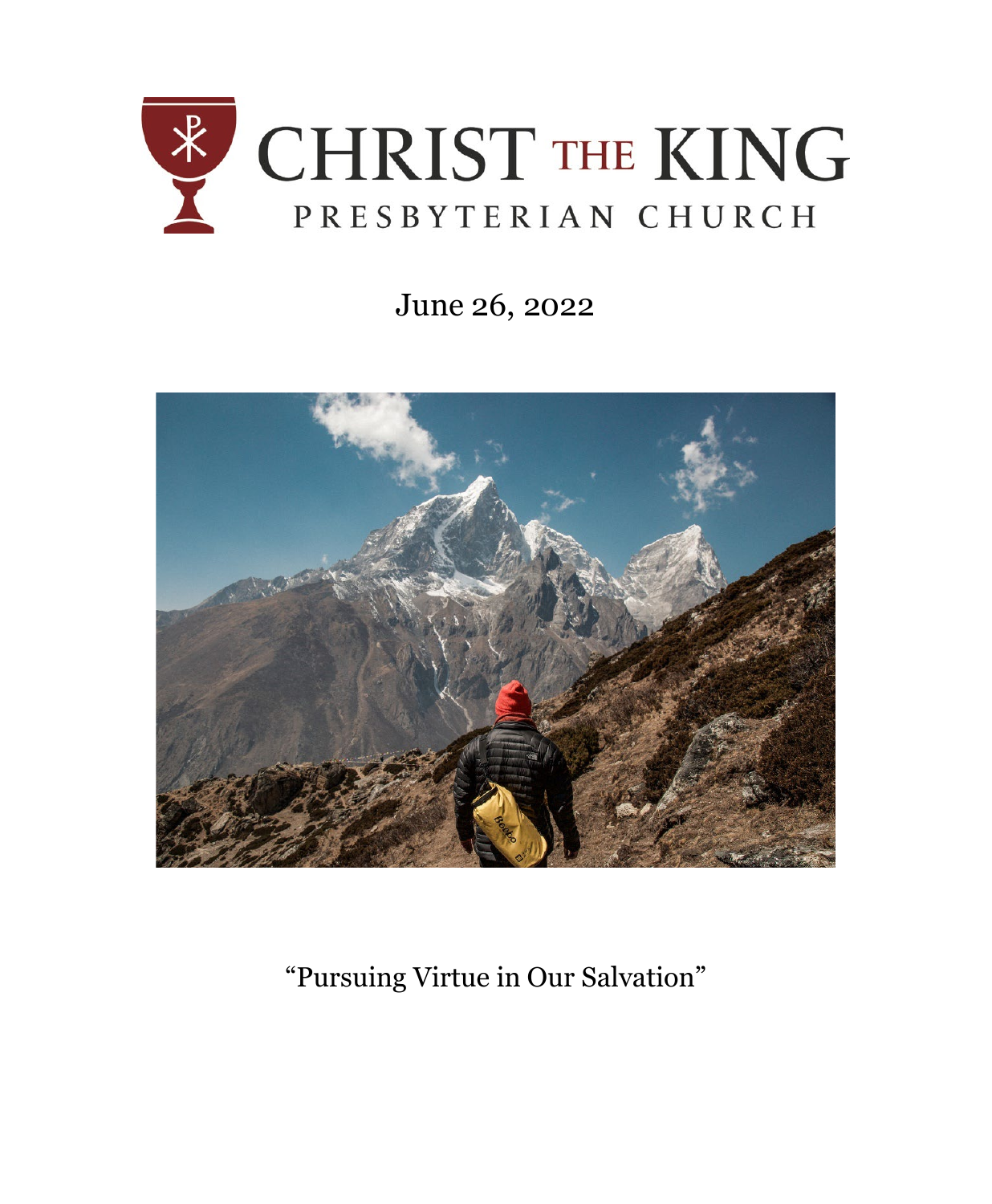# Lord's Day Worship

# **GOD INVITES US TO WORSHIP HIM**

| *CALL TO WORSHIP |                                                                                | Psalm 72:1, 17-19                                      | Rev. Mark Husband |
|------------------|--------------------------------------------------------------------------------|--------------------------------------------------------|-------------------|
| Leader:          | Give the king your justice, O God, and your righteousness to the royal<br>son! |                                                        |                   |
| People:          | May his name endure forever, his fame continue as long as the<br>sun!          |                                                        |                   |
| Leader:          | May people be blessed in him, all nations call him blessed!                    |                                                        |                   |
| People:          | wondrous things.                                                               | Blessed be the LORD, the God of Israel, who alone does |                   |
| Leader:          | Blessed be his glorious name forever;                                          |                                                        |                   |
| People:<br>All:  | <b>Amen and Amen!</b>                                                          | may the whole earth be filled with his glory!          |                   |
|                  |                                                                                |                                                        |                   |

\*SONG COME THOU FOUNT

1

Come, thou fount of every blessing, tune my heart to sing thy grace. Streams of mercy, never ceasing, call for songs of loudest praise. Teach me some melodious sonnet, sung by flaming tongues above. Praise the mount! I'm fixed upon it, mount of God's unchanging love.

 $\Omega$ 

Here I raise my Ebenezer; hither by thy help I'm come. And I hope, by thy good pleasure, safely to arrive at home. Jesus sought me when a stranger, wandering from the fold of God; he to rescue me from danger, interposed his precious blood.

\*Please stand if you are able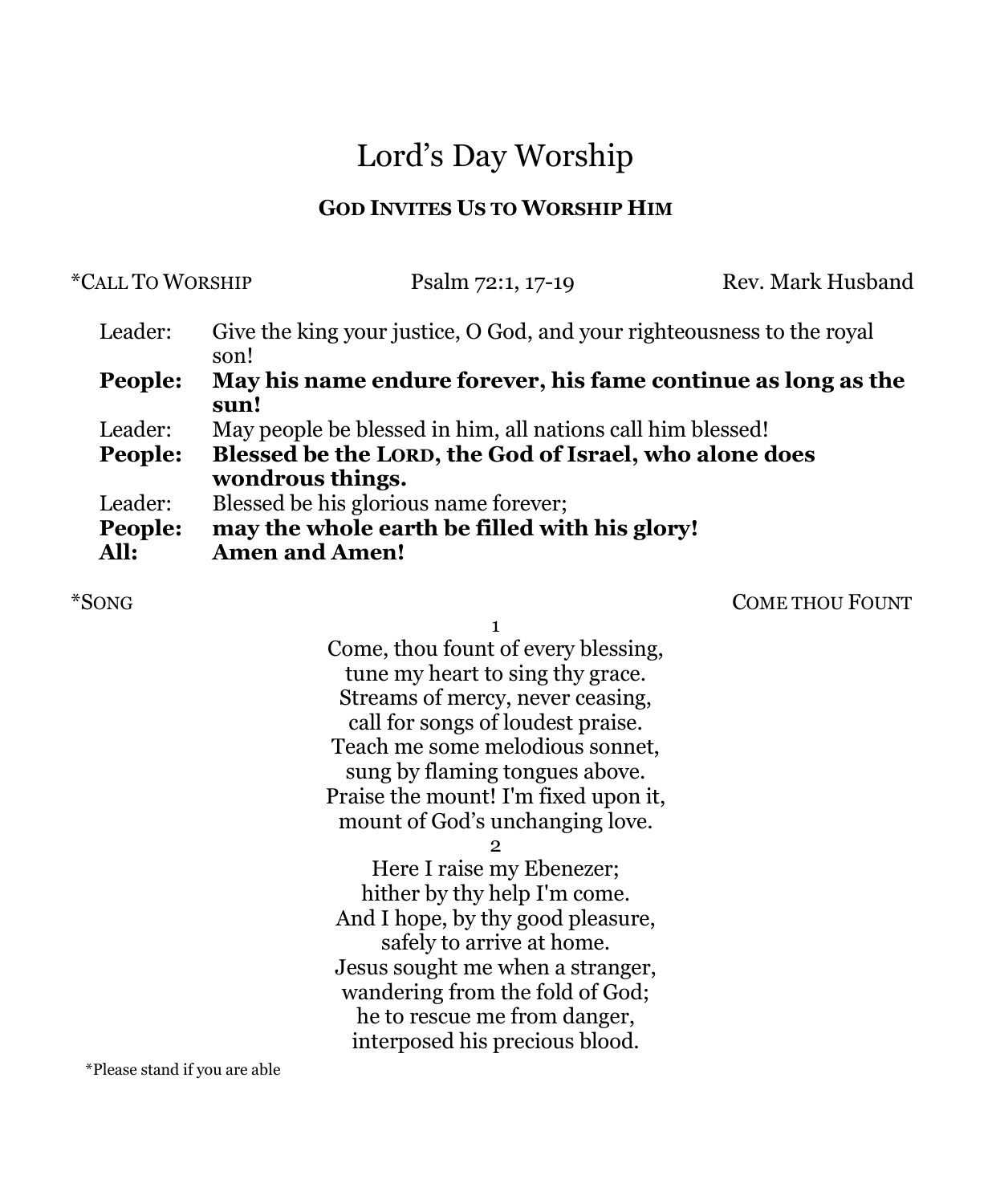3

O to grace how great a debtor daily I'm constrained to be! Let that grace now like a fetter, bind my wandering heart to thee. Prone to wander, Lord, I feel it, prone to leave the God I love. Here's my heart, O take and seal it, seal it for thy courts above.

@Public Domain

### \*PRAYER OF ADORATION (CONCLUDING WITH THE LORD'S PRAYER)

Elder Billy Hollingsworth

**Our Father, who art in heaven, hallowed be thy name. Thy kingdom come, thy will be done, on earth as it is in heaven. Give us this day our daily bread, and forgive us our debts, as we forgive our debtors. Lead us not into temptation, but deliver us from evil. For thine is the kingdom, and the power, and the glory forever and ever. Amen.**

AFFIRMATION OF FAITH Philippians 2:5-11

*People of God, what do you believe?*

**Have this mind among yourselves, which is yours in Christ Jesus, who, though he was in the form of God, did not count equality with God a thing to be grasped, but emptied himself, by taking the form of a servant, being born in the likeness of men. And being found in human form, he humbled himself by becoming obedient to the point of death, even death on a cross. Therefore God has highly exalted him and bestowed on him the name that is above every name, so that at the name of Jesus every knee should bow, in heaven and on earth and under the earth, and every tongue confess that Jesus Christ is Lord, to the glory of God the Father.**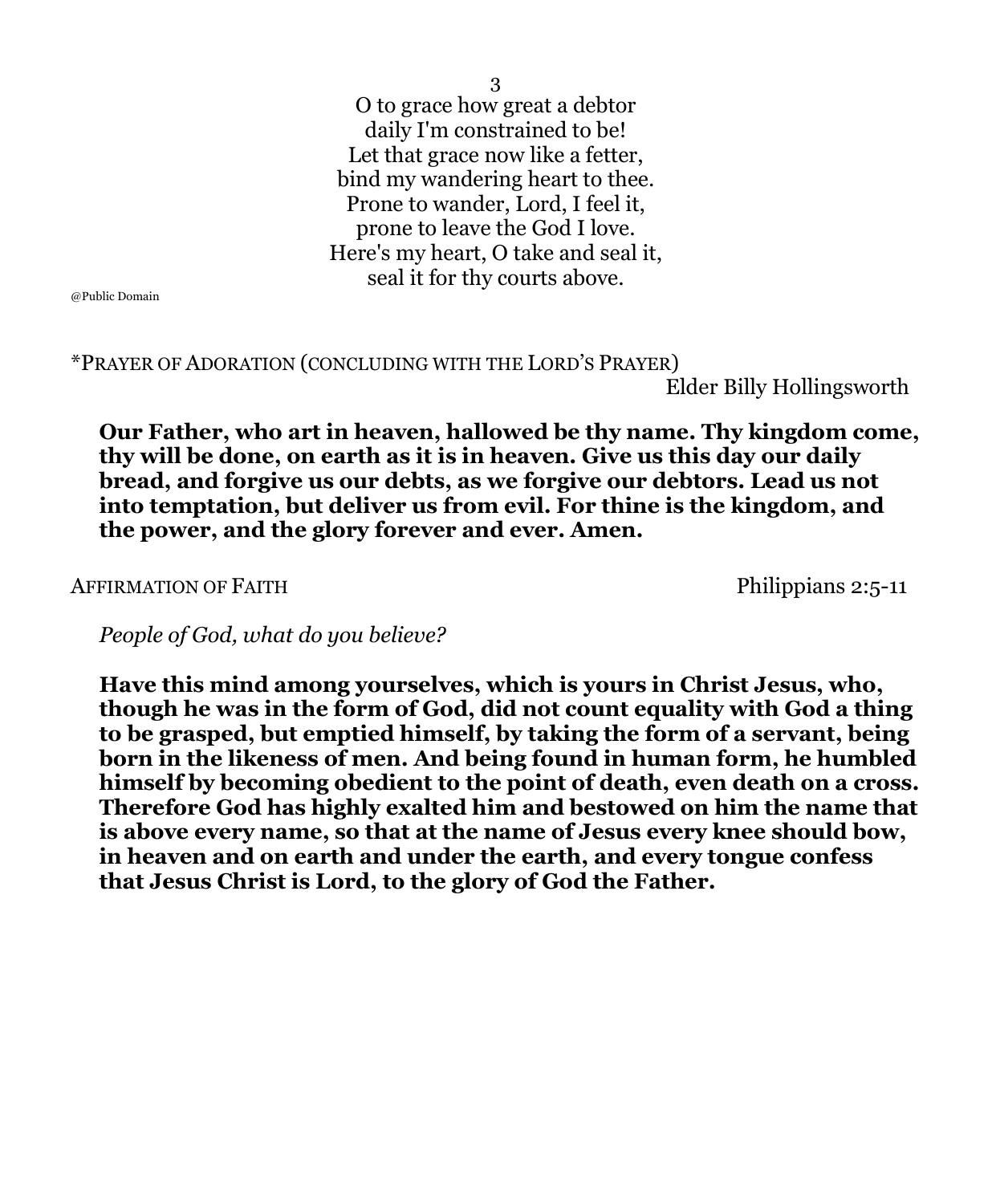# **GOD CLEANSES US FROM OUR SIN**

**Remember your mercy, O LORD, and your steadfast love, for they have been from of old. Remember not the sins of my youth or my transgressions; according to your steadfast love remember me, for the sake of your goodness, O LORD! Good and upright is the LORD; therefore he instructs sinners in the way. For your name's sake, O LORD, pardon my guilt, for it is great. Turn to me and be gracious to me, for I am lonely and afflicted. The troubles of my heart are enlarged; bring me out of my distresses. Consider my affliction and my trouble, and forgive all my sins.**

#### SILENT CONFESSION

My son, do not regard lightly the discipline of the Lord, nor be weary when reproved by him. For the Lord disciplines the one he loves... He himself bore our sins in his body on the tree, that we might die to sin and live to righteousness. By his wounds you have been healed.

1

Out of my bondage, sorrow and night, Jesus, I come; Jesus I come. Into Thy freedom, gladness and light, Jesus, I come to Thee. Out of my sickness into Thy health, Out of my wanting and into Thy wealth, Out of my sin and into Thyself, Jesus, I come to Thee. 2 Out of my shameful failure and loss, Jesus, I come; Jesus, I come. Into the glorious gain of Thy cross, Jesus, I come to Thee.

Out of earth's sorrows into Thy balm, Out of life's storms and into Thy calm, Out of distress into jubilant psalm, Jesus, I come to Thee.

\*SONG JESUS I COME

CONFESSION OF SIN Psalm 25:6–8, 11, 16–18

ASSURANCE OF PARDON Hebrews 12:5-6: 1 Peter 2:24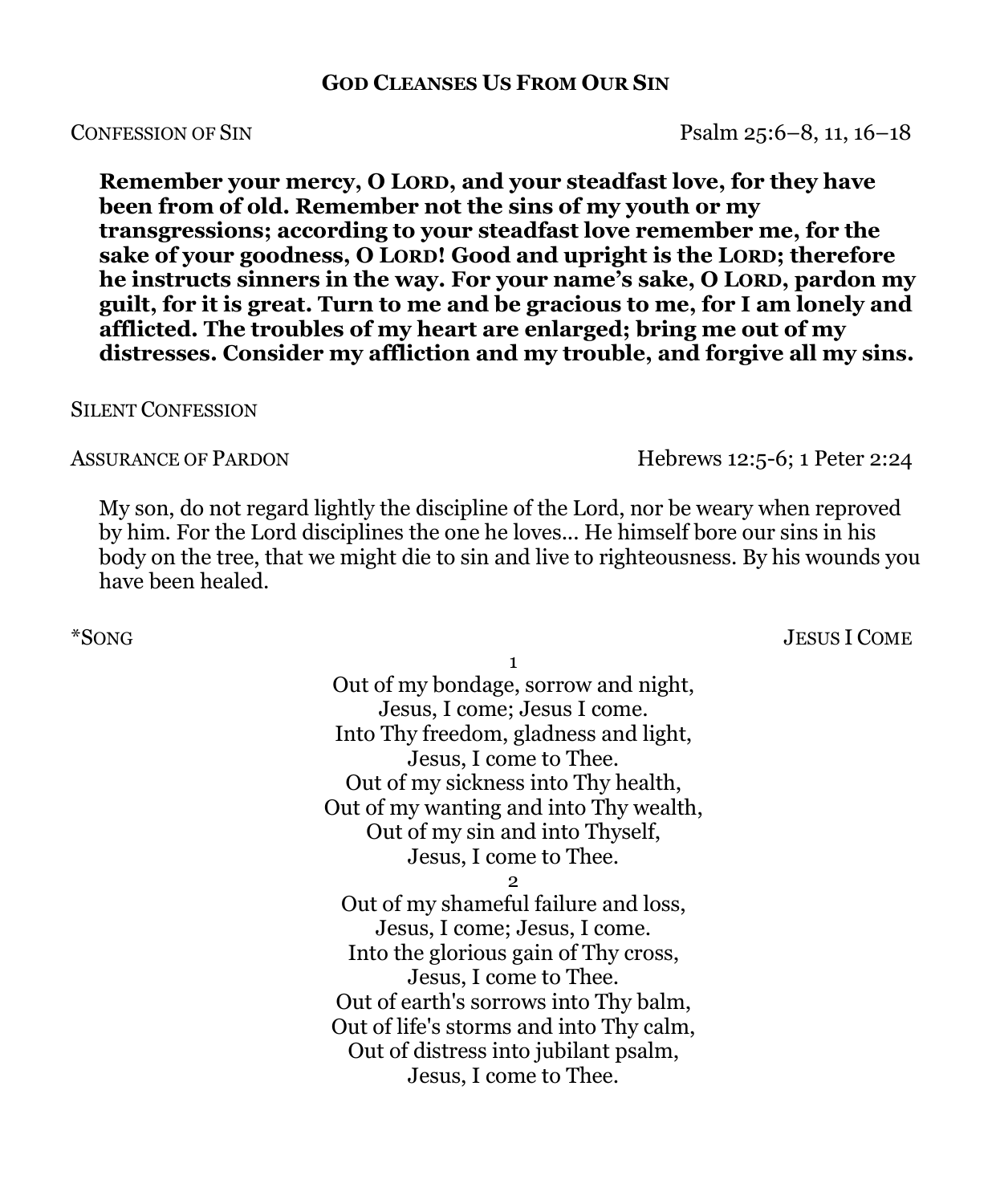Out of unrest and arrogant pride, Jesus, I come; Jesus, I come. Into Thy blessed will to abide, Jesus, I come to Thee. Out of myself to dwell in Thy love, Out of despair into raptures above, Upward forever on wings like a dove, Jesus, I come to Thee. 4 Out of the fear and dread of the tomb, Jesus, I come; Jesus, I come. Into the joy and light of Thy home, Jesus, I come to Thee. Out of the depths of ruin untold, Into the peace of Thy sheltering fold, Ever Thy glorious face to behold, Jesus, I come to Thee.

© 2000 Greg Thompson Music CCLI # 11058703

## **GOD FEEDS US FROM HIS WORD**

\*BIBLE READING 2 Peter 1:3-11

Leader: The Word of the Lord. **People: Thanks be to God!**

SERMON Mr. Colton Brewer

PASTORAL PRAYER Elder Hugh Comer

"Pursuing Virtue in Our Salvation"

3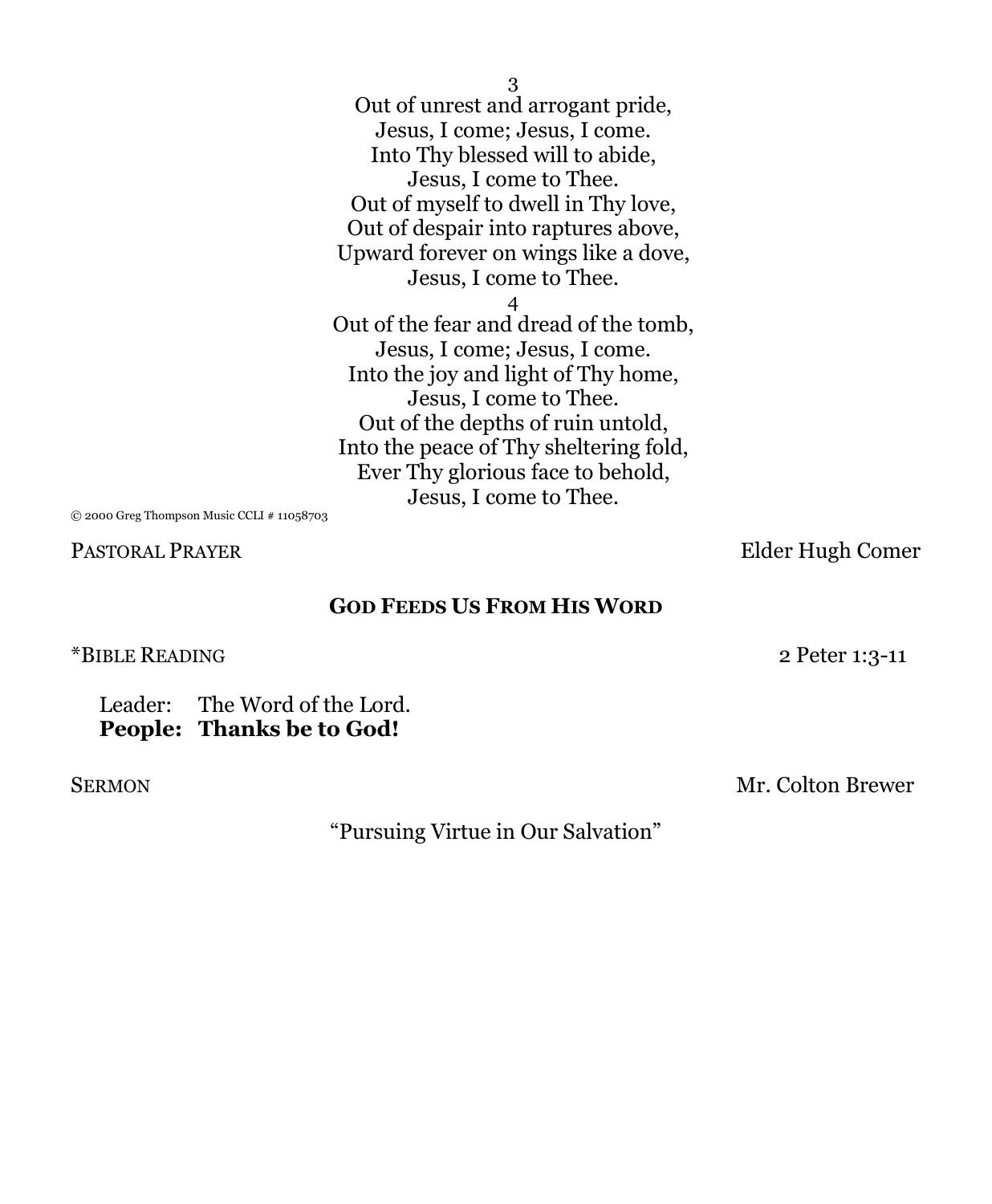# **GOD FEEDS US AT HIS TABLE**

### THE SACRAMENT OF THE LORD'S SUPPER

- *CTK welcomes all baptized believers who are communing members of gospel-believing churches to participate in the Supper.*
- *Come forward to receive the elements.*
- *The bread and the cup are stacked together in cups. The outer ring of each tray contains glutenfree and nut-free bread.*
- *If you are not partaking, you may either remain in your seat or come forward and pass by the elements, whichever makes you most comfortable.*
- *If you are unable to come forward, an Elder will serve you the elements at your seat.*
- *Once you have been served, please take the elements back to your seat. We will eat and drink together once everyone has been served.*

1

The love of God is greater far than tongue or pen can ever tell. It goes beyond the highest star and reaches to the lowest hell. The guilty pair bowed down with care, God gave his Son to win. His erring child he reconciled, and pardoned from his sin.

2

When years of time shall pass away and earthly thrones and kingdoms fall; when men who here refuse to pray, on rocks and hills and mountains call; God's love, so sure, shall still endure, all measureless and strong; redeeming grace to Adam's race, the saints' and angels' song.

3

Could we with ink the ocean fill, and were the sky of parchment made; were ev'ry stalk on earth a quill, and ev'ry man a scribe by trade; to write the love of God above would drain the ocean dry; nor could the scroll contain the whole though stretched from sky to sky.

@Public Domain

# \*SONG THE LOVE OF GOD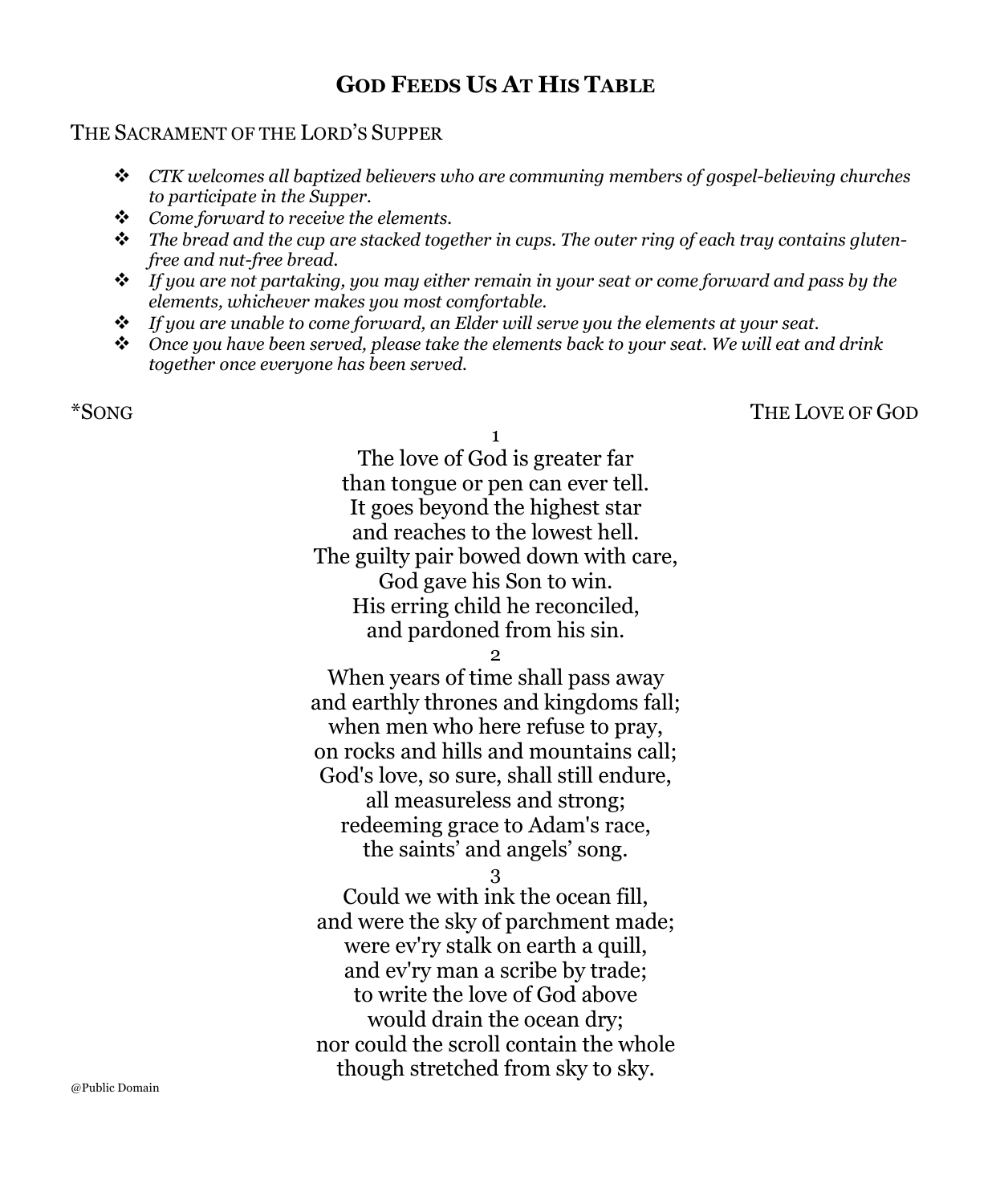# **GOD SENDS US WITH HIS BLESSING**

\*BLESSING Jude 24-25

Now to him who is able to keep you from stumbling and to present you blameless before the presence of his glory with great joy, to the only God, our Savior, through Jesus Christ our Lord, be glory, majesty, dominion, and authority, before all time and now and forever.

\*DOXOLOGY/DISMISSAL

Praise God from whom all blessings flow; Praise him all creatures here below; Praise him above ye heavenly host; Praise Father, Son, and Holy Ghost. Amen.